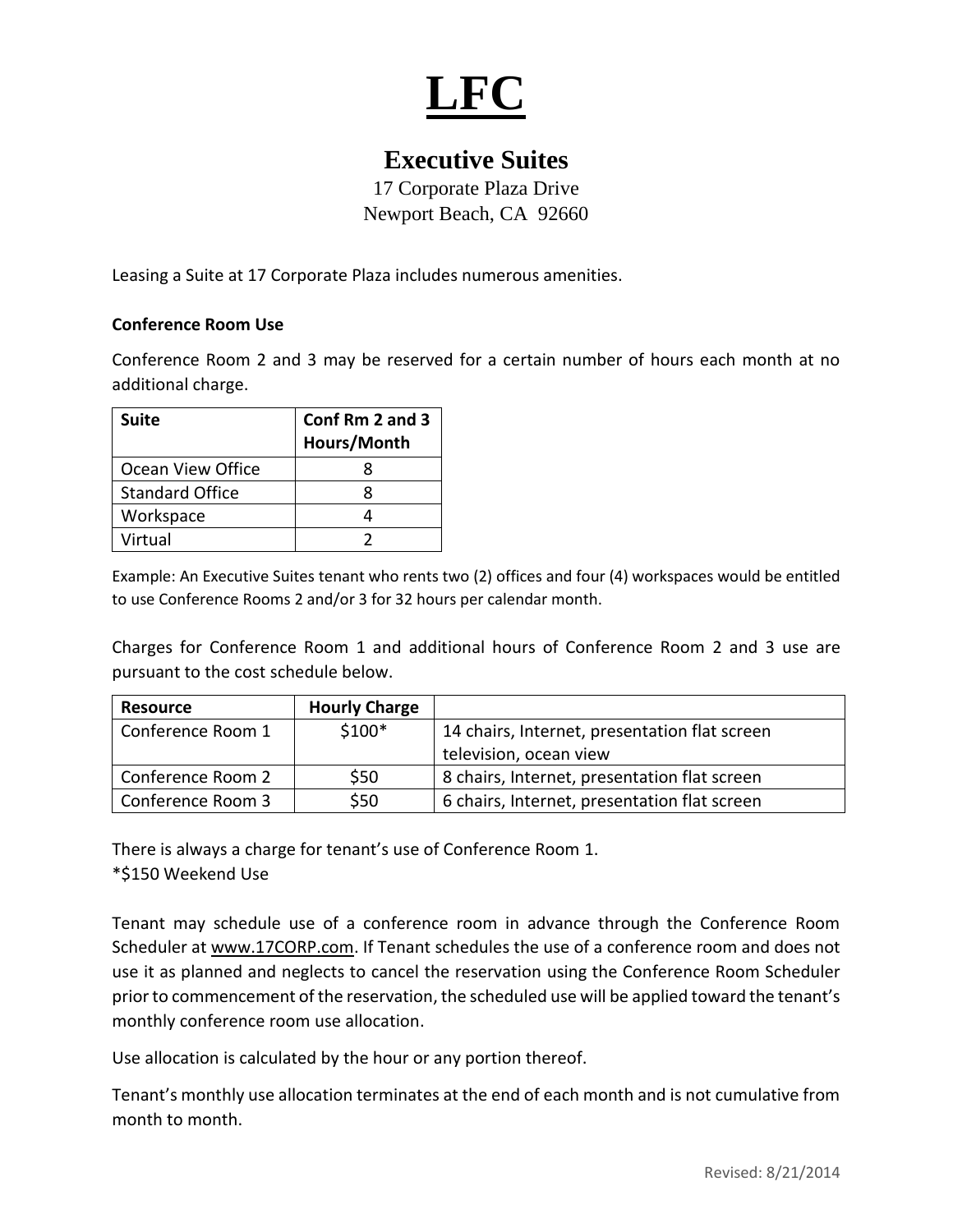#### **Additional Space Use**

| Resource | <b>Hourly Charge</b> |                                 |
|----------|----------------------|---------------------------------|
| Office   | S10                  | 4 hour minimum, Internet access |
| Cubicle  |                      | 4 hour minimum, Internet access |

#### **Additional Services**

| <b>Resource</b>             | <b>Office</b>    | Workspace           | <b>Virtual</b>      |
|-----------------------------|------------------|---------------------|---------------------|
| Phone and 1 direct dial     | 1 time charge    | 1 time charge \$250 | 1 time charge \$250 |
| phone number.               | \$250            | and \$50/month      | and \$50/month      |
| <b>Phone Calls</b>          | No charge for US | No charge for US    | No charge for US    |
|                             | calls            | calls               | calls               |
| Company auto attendant      | Included         | \$50/month          | N/A                 |
| Mailing address             | Included         | Included            | Included            |
| Scan and email mail         | \$50/month       | \$50/month          | \$50/month          |
| Send/Receive Occasional Fax | Included         | Included            | Included            |
| Personal Fax# send/receive  | \$20/month       | \$20/month          | \$20/month          |
| Receptionist                | Included         | Included            | Included            |
| Admin/secretarial support   | \$50/hour        | \$50/hour           | \$50/hour           |
| 5 days/week janitorial      | Included         | Included            | N/A                 |
| Unrestricted parking        | Included         | Included            | Included            |
| Use of kitchen              | Included         | Included            | Included            |

Fees and terms are subject to change without notice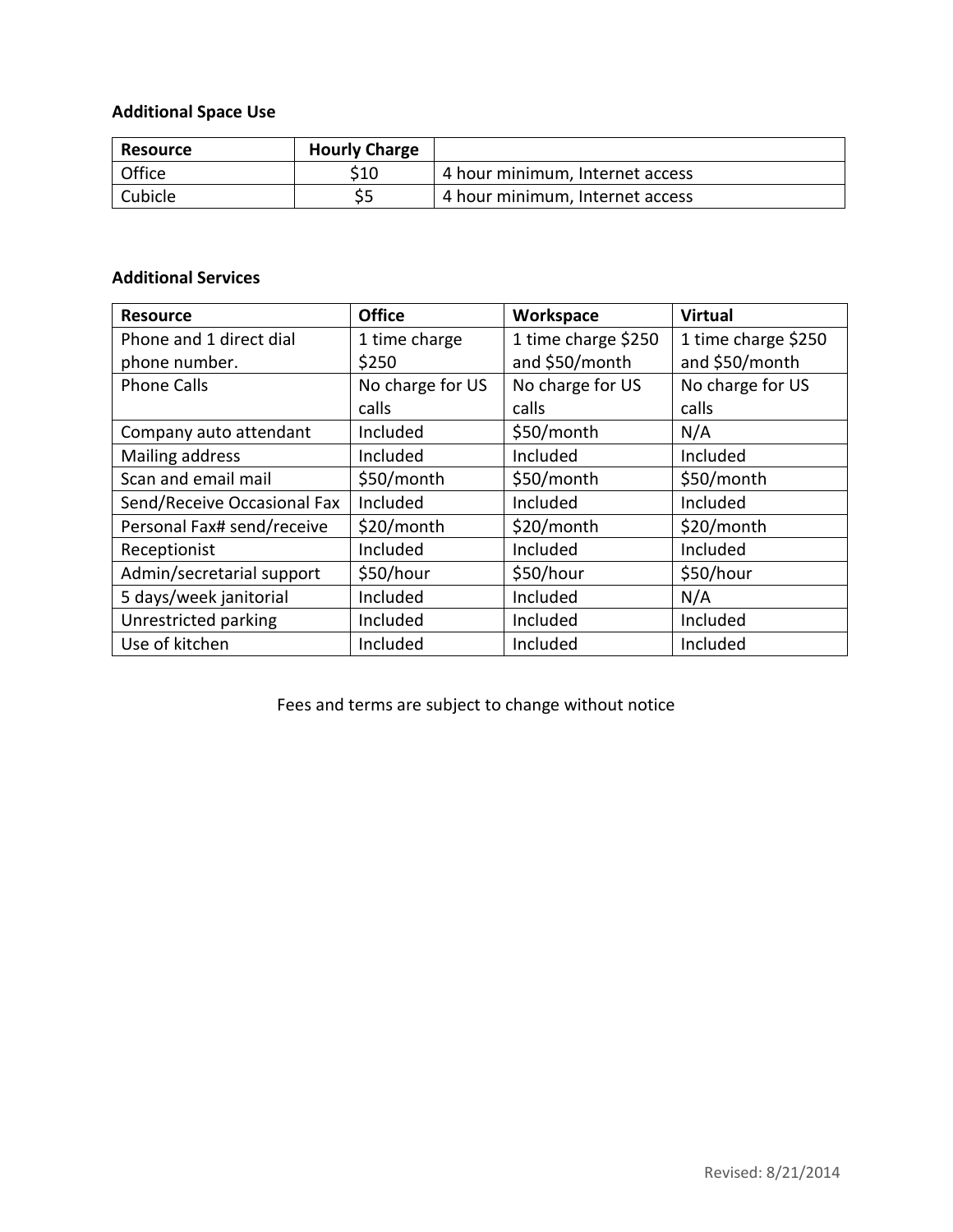# EXECUTIVE SUITES CONFERENCE ROOMS

**17 Corporate Plaza Newport Beach, CA 92660**

# **Conference Room 1**

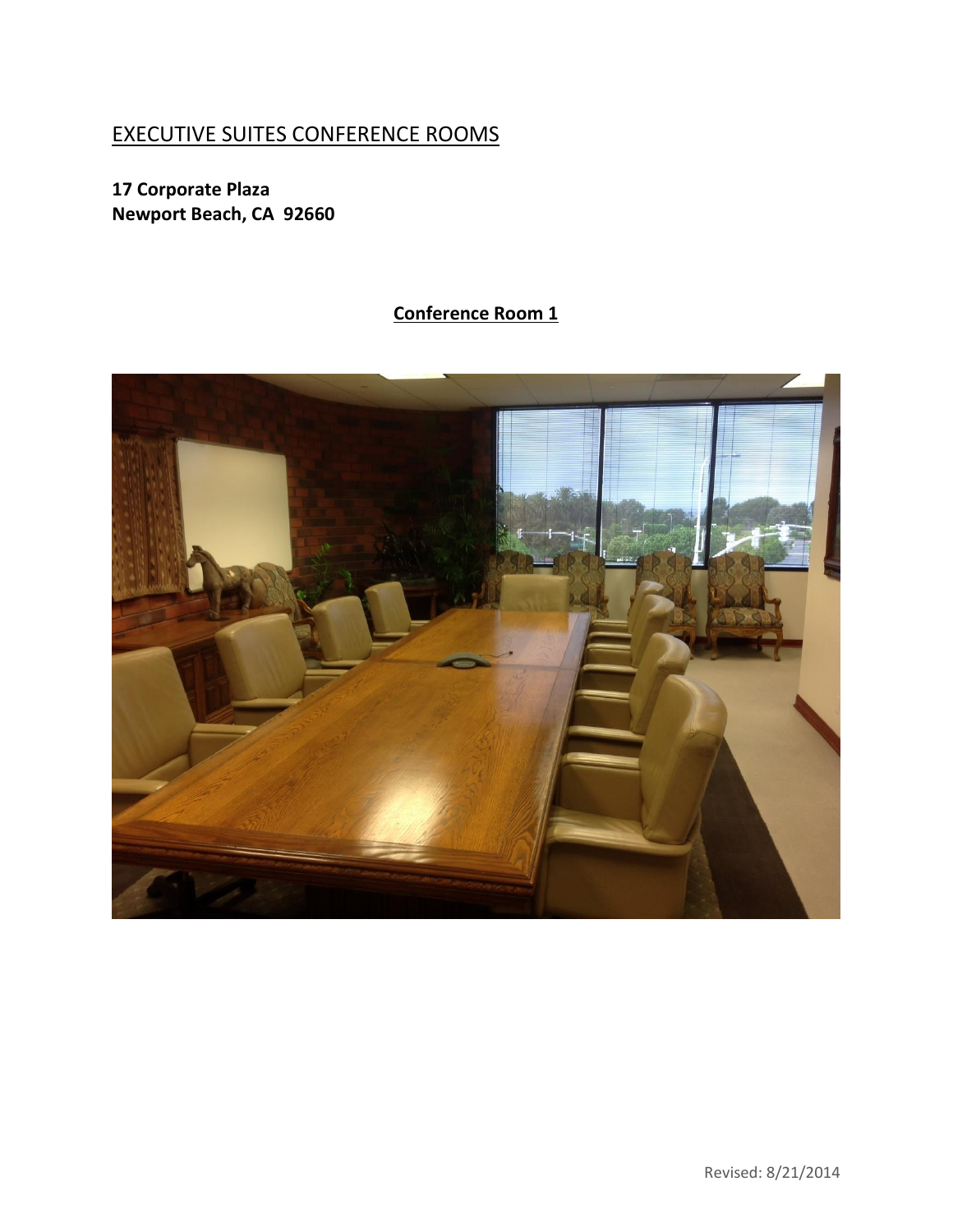## EXECUTIVE SUITES CONFERENCE ROOMS

**17 Corporate Plaza Newport Beach, CA 92660**

### **Conference Room 2**